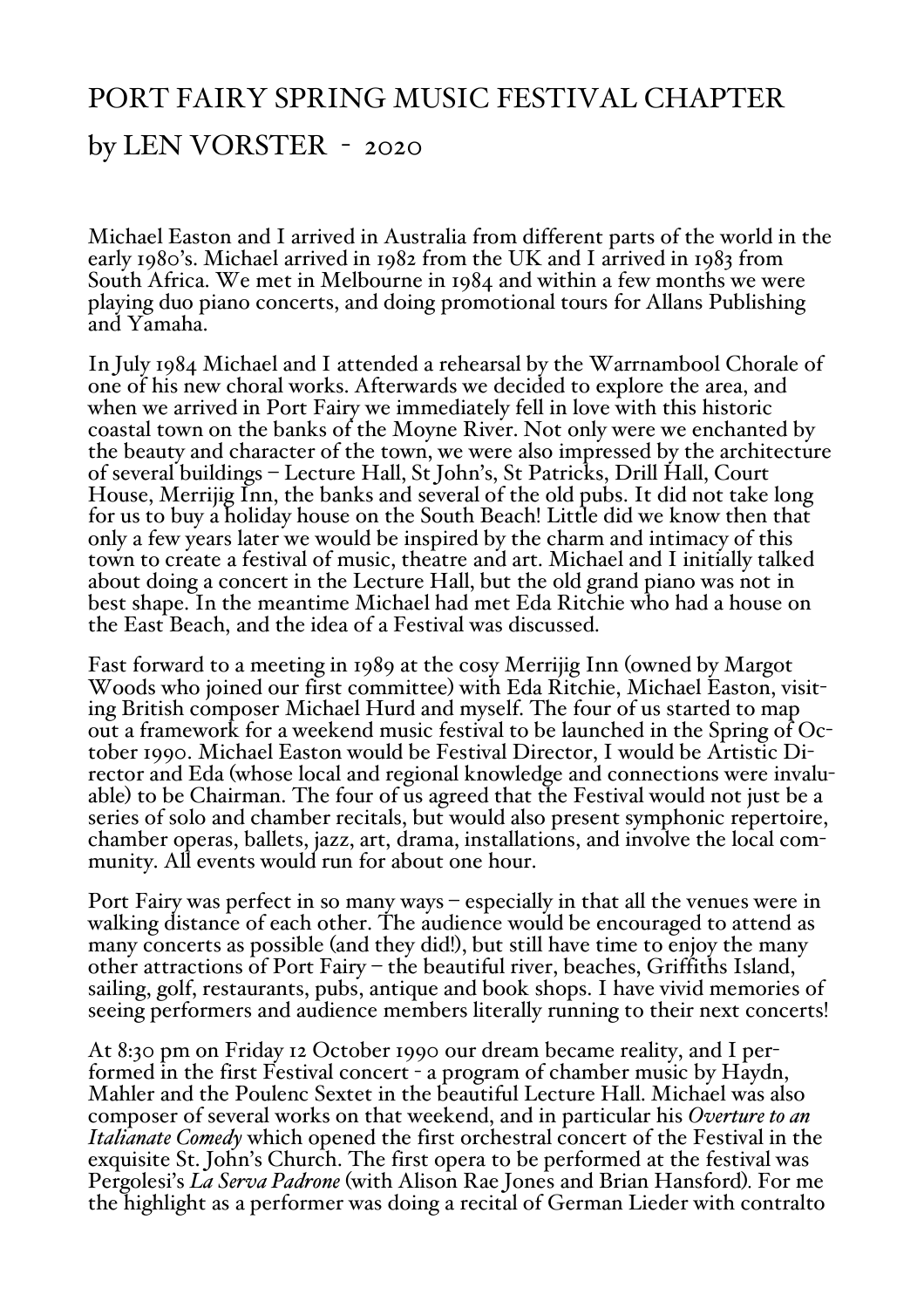Lauris Elms (in the lovely acoustics of the Lecture Hall). As an avid collector of LPs I had first heard Lauris Elms on LP - one of my treasured box sets was the recording of Benjamin Britten conducting *Peter Grimes* with Lauris Elms singing the role of Mrs. Sedley. How I would have loved to stage *Grimes* in Port Fairy. It is interesting to note that in the summer of 2013 the Aldeburgh Festival staged a performance of *Grimes* on the beach at Aldeburgh. Probably not a good idea for Port Fairy in the spring……but could be possible in a re-designed Reardon Theatre!

It was however Lauris Elms' performance of Elgar's *Sea Pictures* (magnificently de- livered from the pulpit in St. John's Church) that cemented the foundation of the Festival. Her daughter Deborah de Graaff enhanced the occasion with her performance of Mozart's Clarinet Concerto. How wonderful it was that Lauris also agreed to become the Patron of the Festival.

From an artistic point of view <sup>I</sup> felt that it would be very exciting to allow per- formers to engage in more than one performance over the weekend, i.e. moving from recital to concerto, from opera to jazz, or perform in an installation; or even moving from jazz to Classical - here my one regret is that jazz singer Marion Montgomery and I (even though we discussed the possibility) did not get to do a recital. I have always admired Barbara Streisand taking on Schumann, Wolf and Debussy!

It was also important to engage as many young and upcoming performers and composers, and to have Australian and world premieres; also to connect with members of the local community - not only did we engage local performers like Gavin Franklin and Bernadette Conlon (who performed Michael Easton's Accordion Concerto in the 1996 festival), but we also organised workshops and masterclasses for the local school children. These sessions were run by our visiting art- ists and created <sup>a</sup> lot of interest and excitement.

In my twelve years (1990 - 2001) as Artistic Director, inspired by Michael and guided by <sup>a</sup> hardworking committee chaired by Eda Ritchie (and Jennifer White- head following skilfully as Chairman in <sup>2000</sup>), we created and realised programs of wide-ranging diversity. With Michael's overseas and local connections we were able to invite not only international artists, but also many renowned Australian performers. Most of the international visitors also performed with Australian artists.

Arts bureaucrat Paul Clarkson was consultant to and a great supporter of the Festival. His efforts helped to secure more funding, and he shared his vast knowledge of the arts scene in Australia and internationally.

At the end of the 90's (and to celebrate the arrival of 2000) it was decided that for the Festival to move to the next level it would go international! Through contacts with various consulates in Melbourne Michael was quick to establish relationships with Japanese and Swiss businesses. Sponsored by Toyota we launched the Japanese-Australian Festival in 2000, and a year later, in partnership with Longines, the Swiss-Australian Festival. With Swiss Consul General Werner Ballmer's support, and sponsored by Swissair, 2001 also saw the launch of the first PFSMF 001 CD *Reflections for Cello and Piano* with the Berlin-Vorster Duo. Sponsored Lindt Chocolate and Mövenpick Ice Cream was enjoyed by all! These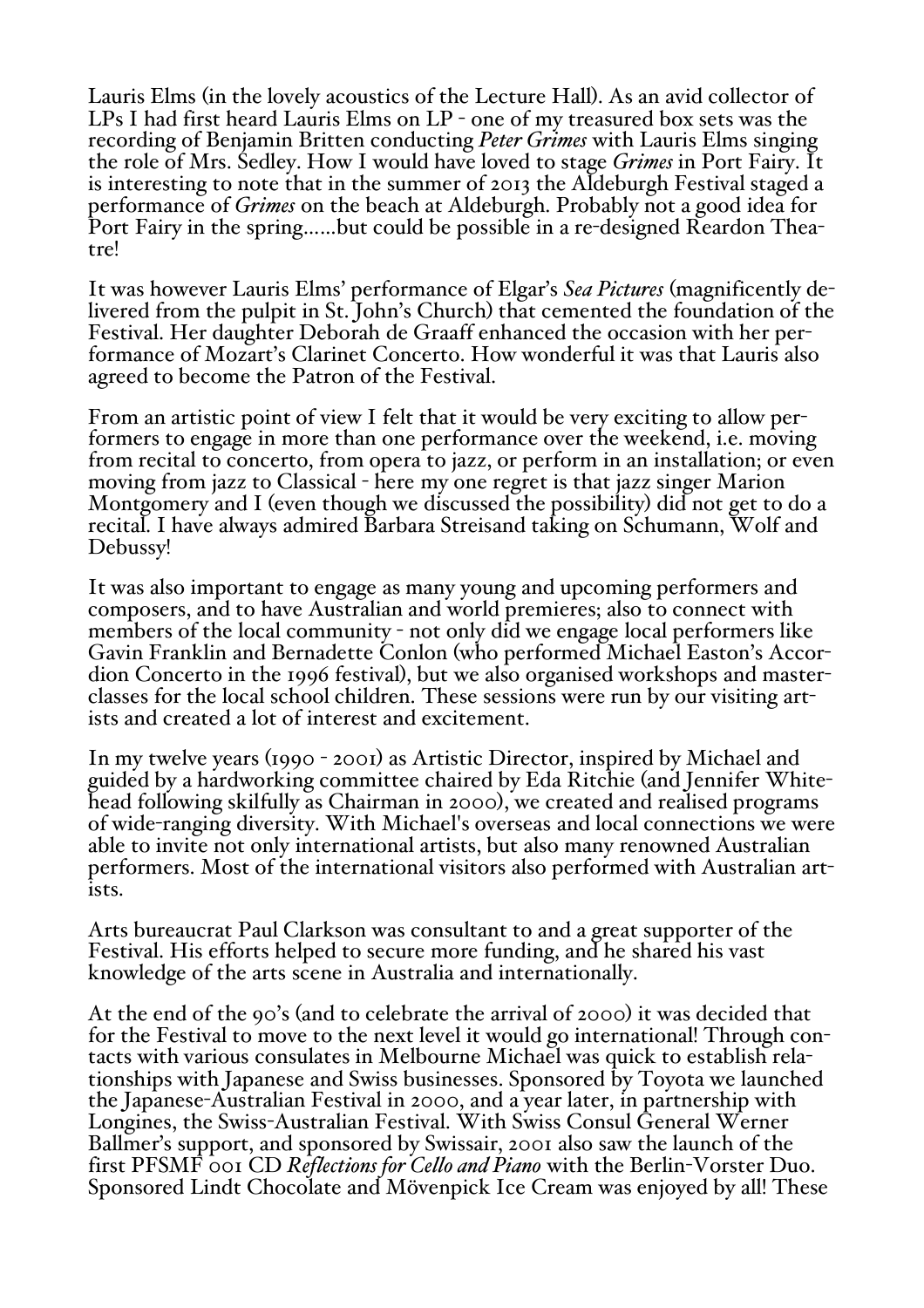collaborations brought new colour, dynamic feel and energy to the Festival. People are still talking about the cows with cow-bells walking down the main street (while the Swiss and the Australian National Anthems were performed by the local Consolidated School Choir on the Village Green), and the excitement created by the Japanese Wadaiko drumming!

From my point of view one of the most important sponsors of the Festival was Yamaha who provided and tuned pianos for all the main venues. At one Festival Yamaha provided no less than four grand pianos! Another vital sponsor was ABC Classic FM who promoted the Festival with direct and delayed broadcasts, and who also gave many young performers their first radio broadcasts. The Melbourne Savage Club, where Michael and I were members, was a happy sponsor staging memorable launches for the Festival in their historic building in Bank Place in Melbourne. Many of the Savage Club members and their families were our founding audiences.

Among the music critics Kenneth Hince and Jeremy Vincent were always warm in their praise, allowing the festival to gain more credibility and standing in the Australian music and theatre scene. Jeremy Vincent wrote in The Australian in 1991: "In just two years the Port Fairy Spring Music Festival has established itself as one of the highlights of the Victorian music calendar."

The extraordinary scenic artist Paul Kathner (and in the early years with director Graham Murphy) designed and created the most inspiring and beautiful sets, not only for the operas and ballets, but also "dressing" the various stages for recitals.

Dawn Holland's contribution to the success of the festival was (and I believe still is) enormous: technical expertise, building stages and sets, lighting, "setting the stage" for performers ranging from children, bands, singers, instrumentalists and orchestras to fully staged operas and ballets. Despite <sup>a</sup> massive workload she al- ways exuded calm, humour and professionalism which put all the performers and participants at ease. I also felt no matter what went wrong Dawn and her capable team would save the moment.

Michael and <sup>I</sup> were always amazed by and thankful for the way committee mem- bers Margaret Broers and Andrea Lowenthal (who also looked after ticketing) found and juggled accommodation for all the performers and audience members on Festival weekends.

Festival performance highlights over the first 12 years for me included:

Operas by Walton – *The Bear* (directed by Grahame Murphy); Menotti – *The Me* $dium$  (directed by Cath Dadd); Barber –  $\dot{A}$  *Hand* of *Bridge* (with Geoffrey Chard); and Berkeley – *The Dinner Engagement* (with Lauris Elms in her operatic farewell performance on Saturday 8 October 1994) conducted by Brian Stacey; Joseph Horovitz - *Gentleman's Island* with Ian Cousins and Timothy Rogers (directed by Wendy Joseph); Michael Hurd's comic opera *The Widow of Ephesus* with Eliza- beth Campbell, Margaret Haggart and Grant Smith. Also Hurd's opera *The Aspern Papers* conducted by Brian Stacey received its world premiere. *The Quickening* by Johanna Selleck received its premiere performance, and *Milushka* by Katy Abbott was musically directed by Benjamin Northey.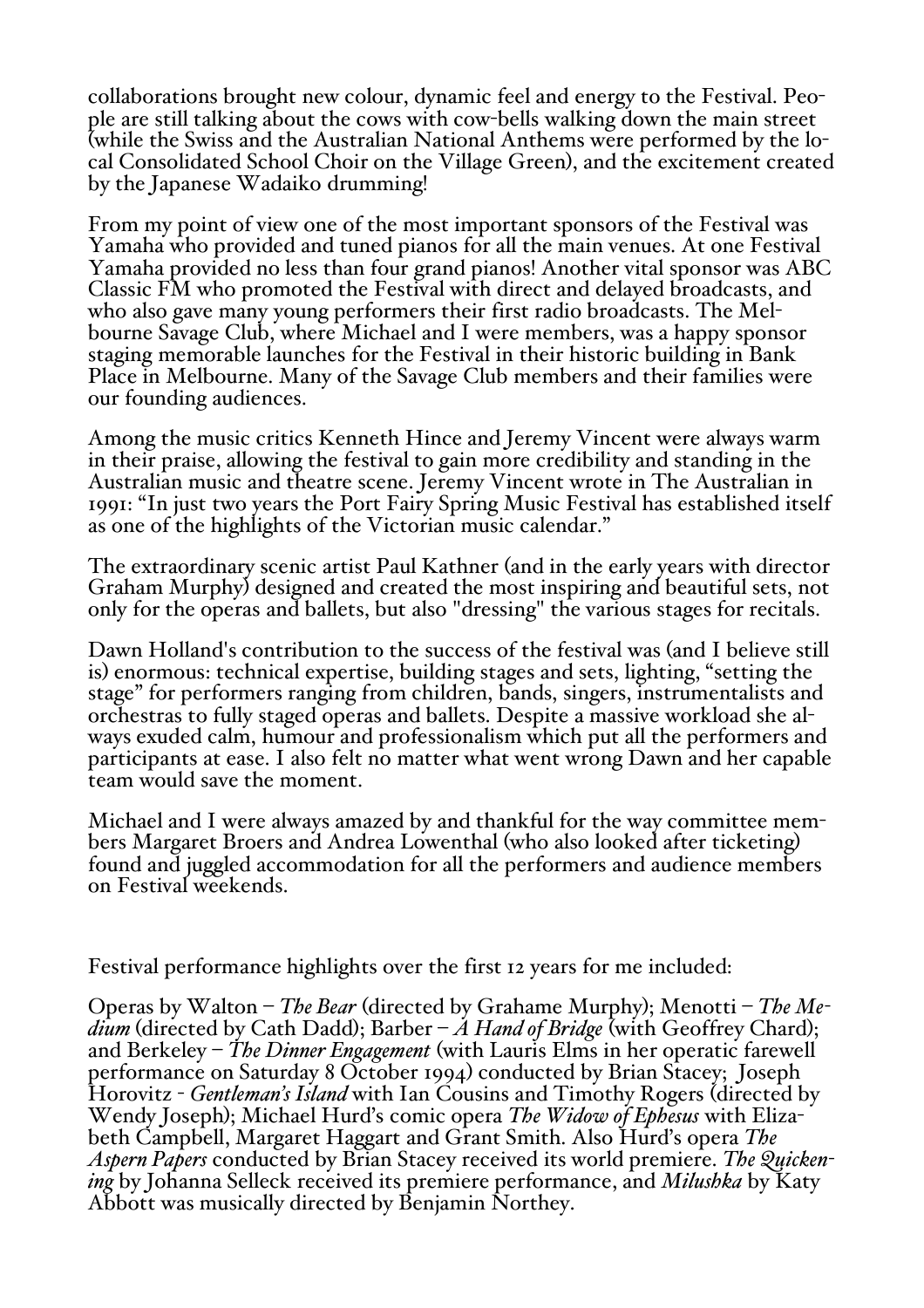Lauris Elms gave her last ever performance on Sunday 9 October 1994 at the Festival singing Lennox Berkeley's *Four Poems of St Teresa of Avila* for contralto and string orchestra (conducted by Phillip Green). Michael Easton who had studied composition with Lennox Berkeley at the Royal Academy of Music could not have been more thrilled.

Eda Ritchie and I devised two programs of music and poetry *Celebrating the Sea* + C*elebrating Spring* - both beautifully narrated by Eda. Michael Easton's *Griffiths Island* on a poem by local poet James McInerney premiered in the Sea program it describes a person, perhaps in old age, reliving memories of the wonderful coastline around Port Fairy. A very young baritone Brad Daley performed in the Spring program - he is now a sought-after Wagnerian tenor in Europe!

Also the exquisite shakuhachi of Riley Lee accompanied by Marshall Maguire; the Ensemble für Neue Music Zürich; David Chesworth Ensemble (Chesworth's *Conversations with the King* received its world premiere); The Australian National Academy of Music performed a concert including the works of Richard Mills, Johanna Selleck (world premiere of *Becoming* for string quartet and soprano - performed by soprano Natsuko Arrai) and Karen Tanaka (*At the Grave of Beethoven* for string quartet was an Australian premiere); Woof! Percussion Ensemble; *In Transit* by Bryony Marks; Cantigas performing on mediaeval instruments; Eclectic Collective with Christopher Latham and Daniel Herscovitch; the Fiorini Trio; Australian String Quartet; Prism Wind Quintet performing Michael Easton's *Paganini through the eyes of Dufy*; *Electronic Waves* by Japanese composer Karen Tanaka (who was present at the 2000 Festival); Mark Pollard coordinating *A Decade of Australian Music*; *Poem in October* with tenor Gerald English; *Baroque Voices* with soprano Vivien Hamilton and tenor Michael Terry; counter-tenor Christopher Field and harpsichordist Elizabeth Anderson.

*Mythology: A Dance Spectacular* choreographed by Robert Ray; *Club 'Les Six'*, *Night Dances* (featuring John McCabe performing Brenton Broadstock's *In the Silence of the Night)*, *Ballet Cinematique, Ballet Exotique, Picnic at Hanging Rock* and Michael Easton's *Cocktail Suite* choreographed by Mark Annear for dancers from the Australian Ballet School; *The Mozart Question* (celebrating the two hundredth anniversary of Mozart's death) in the Court House starring Maggie Millar, Alan Hop-<br>good and Michael Hurd; Easton's *Dorothy Parker Says* featuring Deidre Rugood and Michael Hurd; Easton's *Dorothy Parker Says* featuring Deidre Ru- benstein; *Reckless* by Christina Hindhaugh; *Callas - the Woman* with Irene Cassimatis, written and directed by Alan Hopgood; Easton's plaintive work *I Chose to Climb.*

Further highlights: Marion Montgomery and Laurie Holloway in a Johnny Mercer tribute *That Old Black Magic*; Howard Neil's *Top Hat,White Tie and Tails* with a cast including Jan Russ, Margaret Haggart, Carrie Barr and Michael Dalley (narrated by Alan Hopgood); *George and Ira: The Gershwins* narrated by Christopher Lawrence and directed by Paul Clarkson; Luke Gallagher directed *Strike Up The Band* with the Rainbow Band and Lieder of the Pack; Axle Whitehead Quartet at Ginger Nut's; Madam Pat Thompson and her Orkestra; the Allan Browne Trio at the Star of the West Hotel; the Al Jadida Arabian Jazz Ensemble directed by Phil Gunter; Anna-Lee Robertson in *Thank God I'm A Country Girl*; Pamela Shaw, who also presented *The Power of the Lyric,* was the star in the musical *Lucky Stiff*. Gilbert and Sullivan's *Trial by fury* with Paul Kathner as the Judge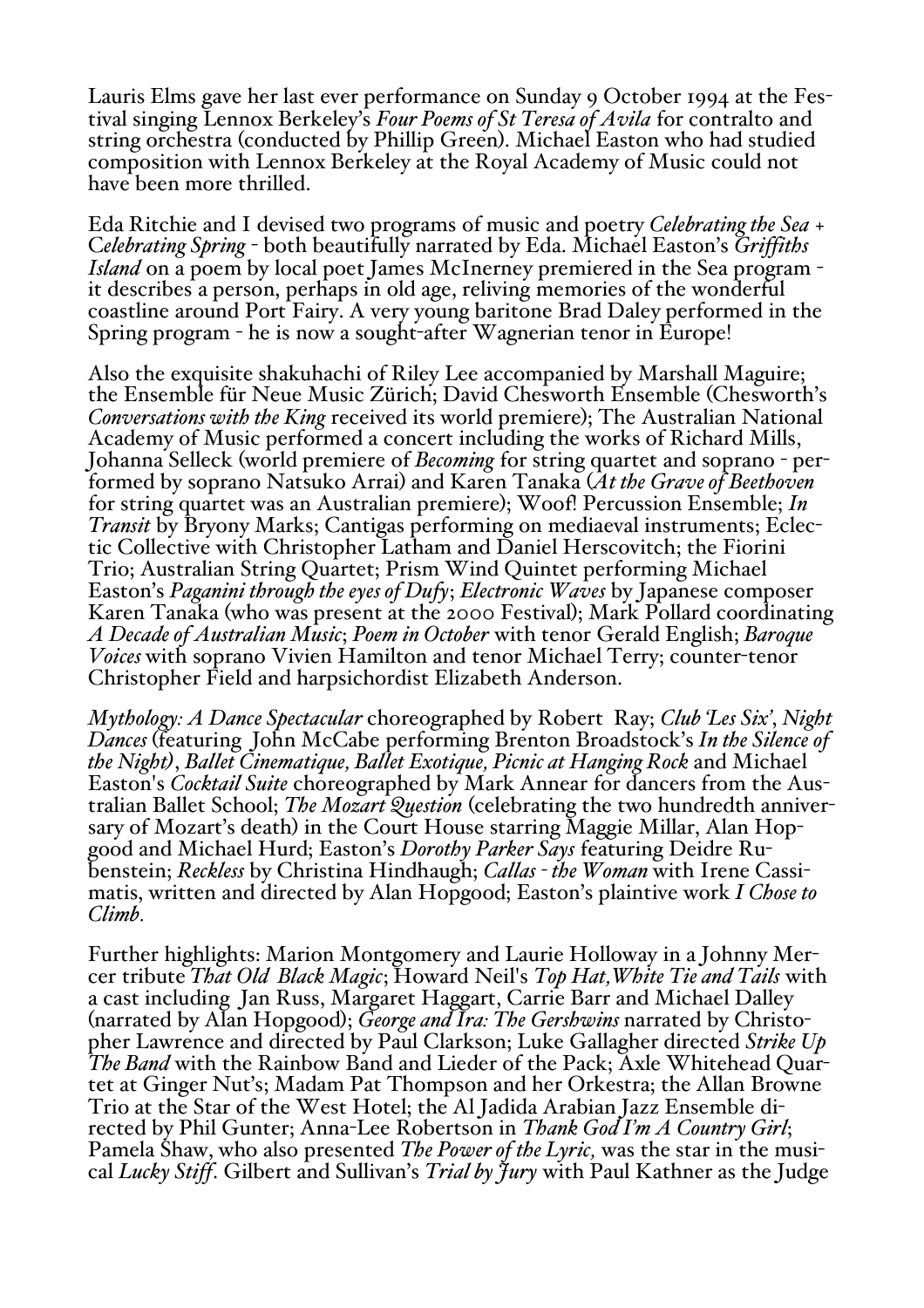(presented in association with the Warrnambool Theatre Company) was a winner, as was *Paternity* (another world premiere), <sup>a</sup> courtroom drama with music by Michael Easton and Michael Strong. *Children's Hour* with Nehama Patkin and Friends highlighted some very young and talented performers. Michael Easton and Alan Hopgood entertained the children with their comic opera for kids - *Little Redinka;* Easton and Michael Atkinson's *The Selfish Giant* was directed by George Fairfax*.*

Brigid Cole-Adams created a wonderfully evocative musical installation in the Drill Hall reflecting the life of people in a fishing village - titled *Golden Echo,* it was inspired by Thea Musgrave's *Golden Echo I* for French Horn. The performance of Michael Easton's Piccolo Concerto with Frederick Shade (with the Academy of Melbourne conducted by Brett Kelly) was released on Michael's CD *Sun Fun and Other Disappointments.* Lauris Elms performed Michael's song-cycle *Sun Fun and Other Disappointments* (to words by John Betjeman) in the 1991 Festival - Michael wrote: "The sheer horror of a world full of appalling people is so beautifully captured by Betjeman. I thoroughly enjoyed writing these four settings".

The Choir of Ormond College directed by Douglas Lawrence gave two Australian premieres by Michael Hurd and Geoffrey Burgon. The Victoria Chorale (directed by Val Pyers) presented *Shanties, Songs and Serenades,* and The Australian Boys Choir conducted by Noel Ancell presented *Choral Music of the Sea*.

Recitals by Welsh harpist Ieuan Jones were very popular. Guitarists Slava Grigoryan, Anthony Field, cellist David Pereira and harpsichordist Jacqueline Ogeil shined in solo recitals. Duo Tsunoda/Almonte gave the Australian premiere of John Corigliano's Sonata for Violin and Piano.

Donna Coleman's performance of Charles Ives's *Concord Sonata* (with flautist Mardi McSullea) was highly impressive. Further piano recitals and concertos by Michael Brimer (Beethoven's 'Emperor' Piano Concerto), Ronald Farren-Price (Chopin), Ian Holtham (Liszt), John McCabe (Haydn, Hindemith's *Ludus Tonalis* + the Rawsthorne Piano Concerto), Stephen McIntyre (a French recital), Lachlan Redd (Gershwin's *Rhapsody in Blue*), Paul Rickard-Ford (Liszt), Frank Wibaut (Mussorgsky's *Pictures at an Exhibition*), the Kruger-Fujimara Piano Duo, Max Cooke's Team of Pianists, and many more ensured ongoing success for the Festival.

Orchestral concerts - the State Orchestra of Victoria conducted by Richard Divall; many orchestral and ensemble concerts conducted by Brett Kelly; and in the early years, the Geminiani Chamber Orchestra conducted by Marco van Pagee (especially Tony Gould's Music for Saxophone and String Orchestra). The Victorian College of the Arts Chamber Orchestra (conducted by Phillip Green) presented John McCabe (renowned for his landmark recordings of the complete Haydn Piano Sonatas) as soloist in the Haydn D major Piano Concerto. Christopher Kopke conducted the Australian Heidelberg Symphony Orchestra - I was fortunate in 1997 to do a tour with them in Europe as soloist in Michael Easton's *Concerto on Australian Themes*.

Some of my own performance highlights for the Festival over the 12 years: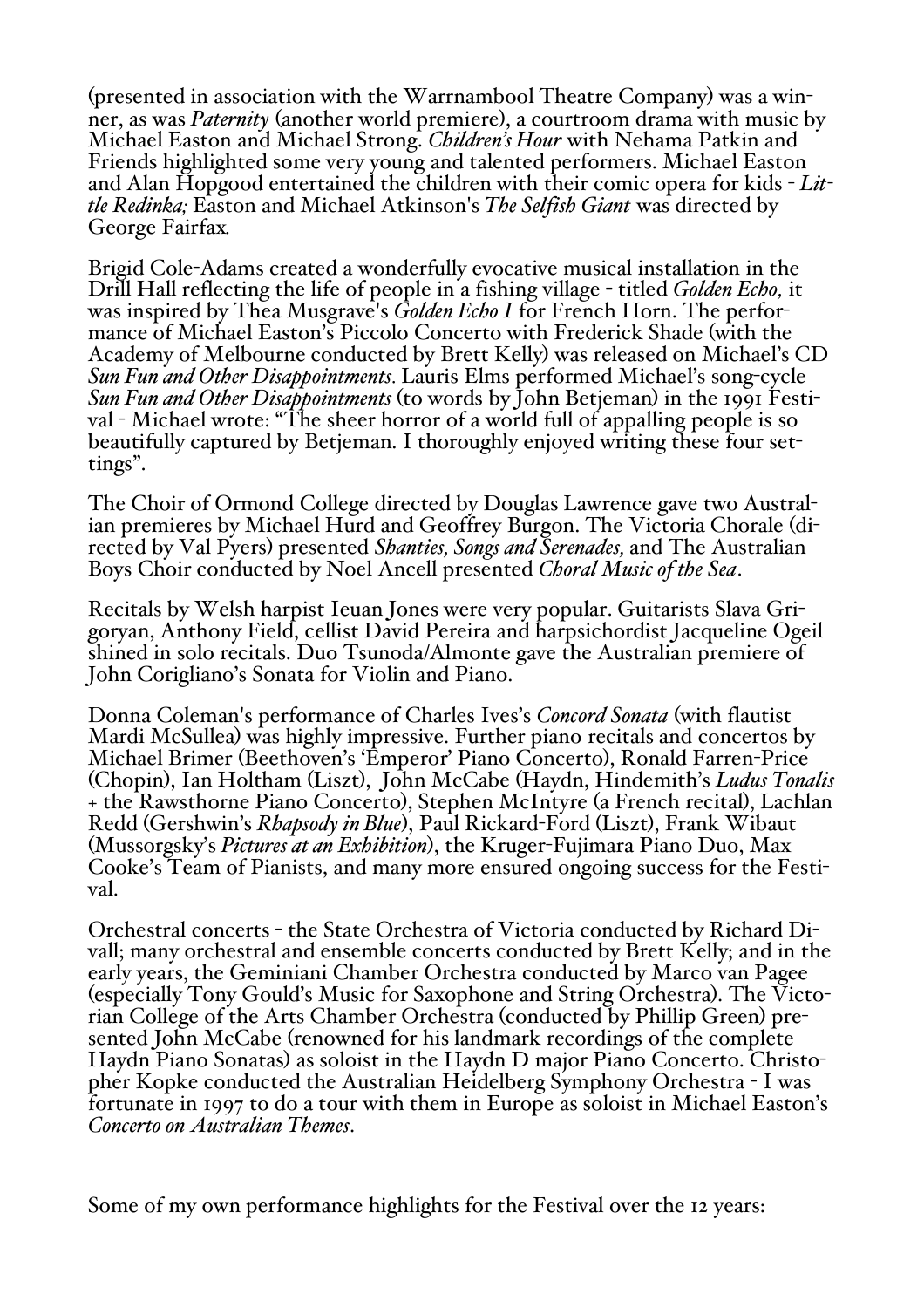Schubert's *Winterreise* with internationally renowned tenor Ian Partridge; also his Australian Farewell Recital in 1998 including Schumann's *Dichterliebe* - just before the 1998 Festival Ian and I also recorded for Marco Polo the complete songs and solo piano music of Lord Berners; wonderful recitals with Lauris Elms; a twopiano recital with British pianist John McCabe (including McCabe's *Edward II* which is dedicated to me!); Elgar's Piano Quintet with the Carl Pini Quartet; performing with my Schirmer Ensemble at the 1997 Festival (works of Falla, Stravinsky and Mark Pollard); recitals with Elizabeth Wallfisch, Miwako Abe, David Berlin, Deborah de Graaff, Frederick Shade, Masahide Kurita, Richard Thurlby; Ravel's *Valses Nobles et Sentimentales* and Milhaud's *Le boeuf sur le toit* choreographed by Mark Annear; Merlyn Quaife and choreographer Lucas Jervies in the Poulenc/Cocteau *La voix humaine*; A Goethe Retrospective with baritone Ian Cousins; the delightful soprano Ann Mackay in her 1994 recital; a recital with Japanese soprano and flautist Ikuko Teramoto and Yachiyo Nakamura; Michael Bertram's *The Green Castle* with Margaret Haggart and the Binneas String Quartet; the complete Chopin songs beautifully sung by Merlyn Quaife (in Polish!); *Ladies in Scenas* with Margaret Haggart and Elizabeth Campbell (premiering Paul Grabowsky's *The Witness*)*; "Our Glad"* with Judy Glen celebrating Gladys Moncrieff. As a singing actress Helen Noonan was electrifying and captured the despair and desolation in her <sup>1992</sup> portrayal of the Poulenc/Cocteau *La voix hu- maine* directed by George Fairfax.

As a lover of film festivals I wanted to link film and film music to the Festival program, and showcase the Cinema (Reardon Theatre) as a cinema. So on 8 October in the 2000 Japanese festival, to celebrate Toru Takemitsu's birthday, I 'programmed' the 1966 Japanese psychological thriller *The Face of Another* for which Takemitsu wrote the film score. This programming idea was pure self-indulgence! In the 2001 Swiss Festival we showed free films on Arthur Honegger, Frank Martin, and Swiss painter Ferdinand Hodler in the Sea Scouts Hall.

Those were heady days - very exciting, but at times quite stressful. Creating and implementing rehearsal schedules in Melbourne and Port Fairy were, to say the least, extremely challenging. There would be several rehearsals in Melbourne for the staged works, and in the final week before the Festival I would be running from one rehearsal to the next while Michael would be picking up international and interstate performers from the airport. In the last few weeks before the Festival Michael and I would do several overnight trips to Port Fairy to attend Festival meetings (no Zoom in those days!). We used to take the 'short cut' on the back roads through Bannockburn and Mortlake. When we got to Tower Hill folk Island Pines of Port Fairy. Whoever was not driving on the trip was making notes while we discussed the finer points of the upcoming Festival, but also already planning the next year's Festival. Those were some of our most creative and inspired times together.

There were always many convivial lunch and post-concert gatherings over the Festival weekends hosted beautifully by Eda and Robin Ritchie, and by Michael Easton who would host as well as entertain (especially with his rendition of "I went to a marvellous party" incorporating several of the guests in his lyrics!). At the concerts Michael delivered many entertaining and relaxed pre-concert talks,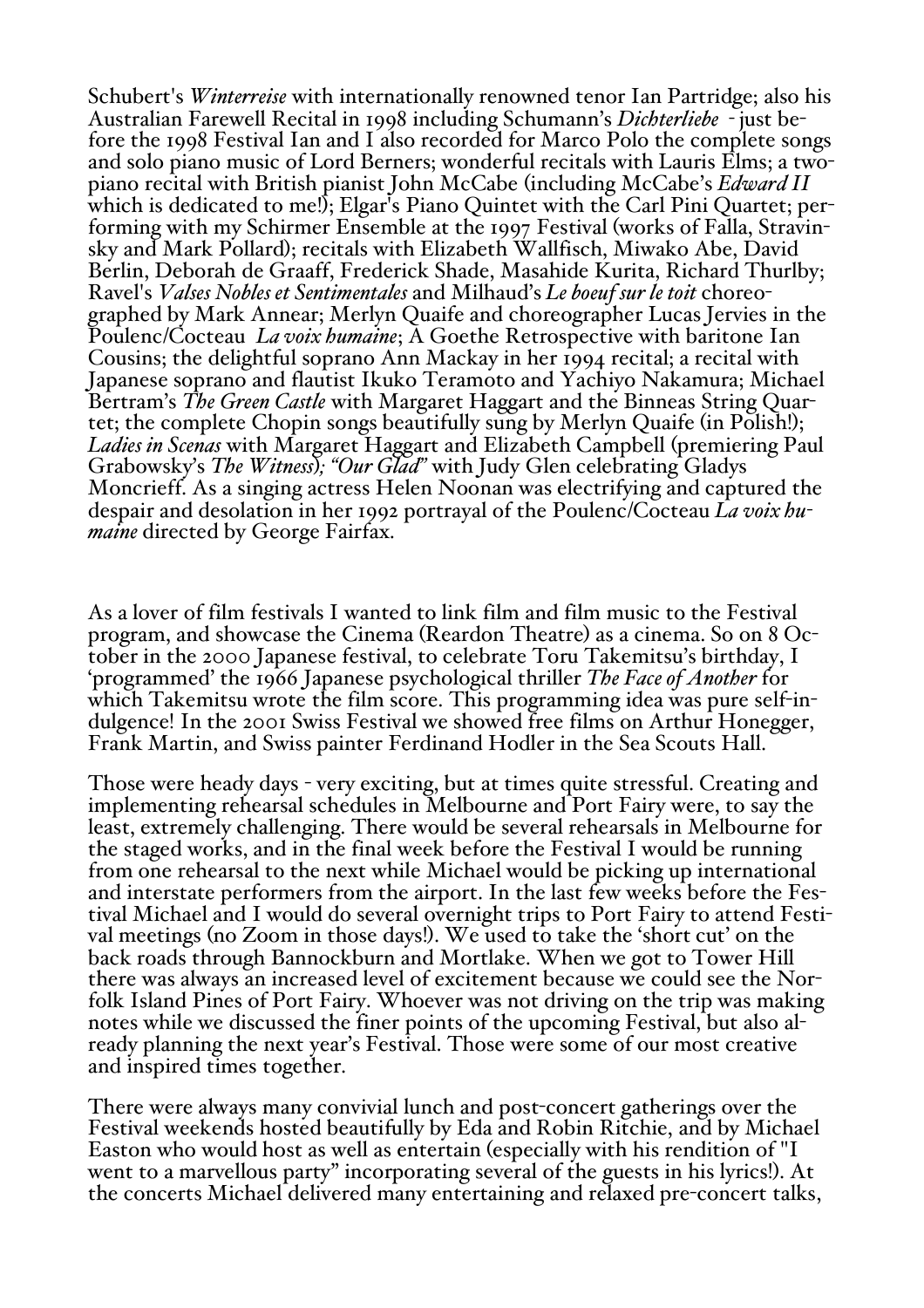and he also wrote most of the program notes for the Festival.

At this point <sup>I</sup> would like to pay tribute to our treasurer Bob Towler who negoti- ated and managed the complex Festival finances with such skill and grace. Also, <sup>I</sup> would like to thank all the committee members (1990-2001) not mentioned elsewhere for their great contributions: James Tippett, Michele Billings, David Mac-Lean, John Clue, Angela Beagley, Marten Syme, James Tait, Michael Keyburn, Barry Levinson and Peter Strickland.

Looking back I am still amazed at what we achieved, and I know that all of it would not have been possible without the tremendous effort, enthusiasm, and belief in the Festival from the committee, the sponsors, the performers, the critics, the local support, the audiences, and finally the magic of Port Fairy.

My one regret was that I did not program Michael Easton's *Concerto on Australian Themes* at my last Festival as Artistic Director in 2001. Fortunately I performed it at the end of that year in London at the Royal Academy of Music when Michael was honoured with an ARAM (Associate of the Royal Academy of Music). It was a joyous occasion, and among those present were Ian Partridge (performing), Erich Fackert (performing), Pamela Shaw (performing), Michael Hurd, Marion Montgomery, Laurie Holloway and Michael's very proud parents John and Betty Easton.

\*\*\*\*\*\*\*\*\*\*\*\*\*\*\*\*\*\*\*

2003 - I saw Michael Easton for the last time in October 2003 at the Festival. It was good to see him on form, witty and erudite as ever in his pre-concert talks, and clearly relishing his role as Festival Director. Michael invited me to do a recital with the ever-popular soprano Margaret Haggart, and I also performed with Wendy Grose in her hilarious show *Perfect Timing*: The Life of Anna Russell.

2004 - Sadly Michael passed away in February 2004 at the age of 49.

By invitation from the Festival I helped to devise a program for the 15th Anniversary Gala Concert in memory and celebration of Michael Easton. This concert also included Samuel Barber's *Dover Beach* for Baritone and String Quartet which Michael and I had programmed in the first Festival in 1990 (I think on request from Eda). I also performed recitals with tenor Michael Smallwood and flautist Frederick Shade (including Michael Easton's Sonata for Flute and Piano). Many of Michael's compositions were performed over the weekend, and his *Elegy for Strings* performed by the T'ang+Flinders Quartets was extremely moving.

2005 - Artistic Director Stephen McIntyre invited me to do a recital with baritone Christopher Tonkin. We performed Rudi Stephan's *Liebeszauber* and Schumann's *Dichterliebe*. I had to relearn the Schumann cycle from tenor to baritone keys - the lot of the accompanist! I also did a 'cabaret' concert with soprano Ali McGregor - *Tell me the Truth about Love* (songs of Purcell, Britten, Menotti, Weill and Bolcom).

2009 - Stephen McIntyre invited me to perform in a concert - *Romance of a Lost Instrument.* I accompanied Nick Byrne (from the Sydney Symphony Orchestra)